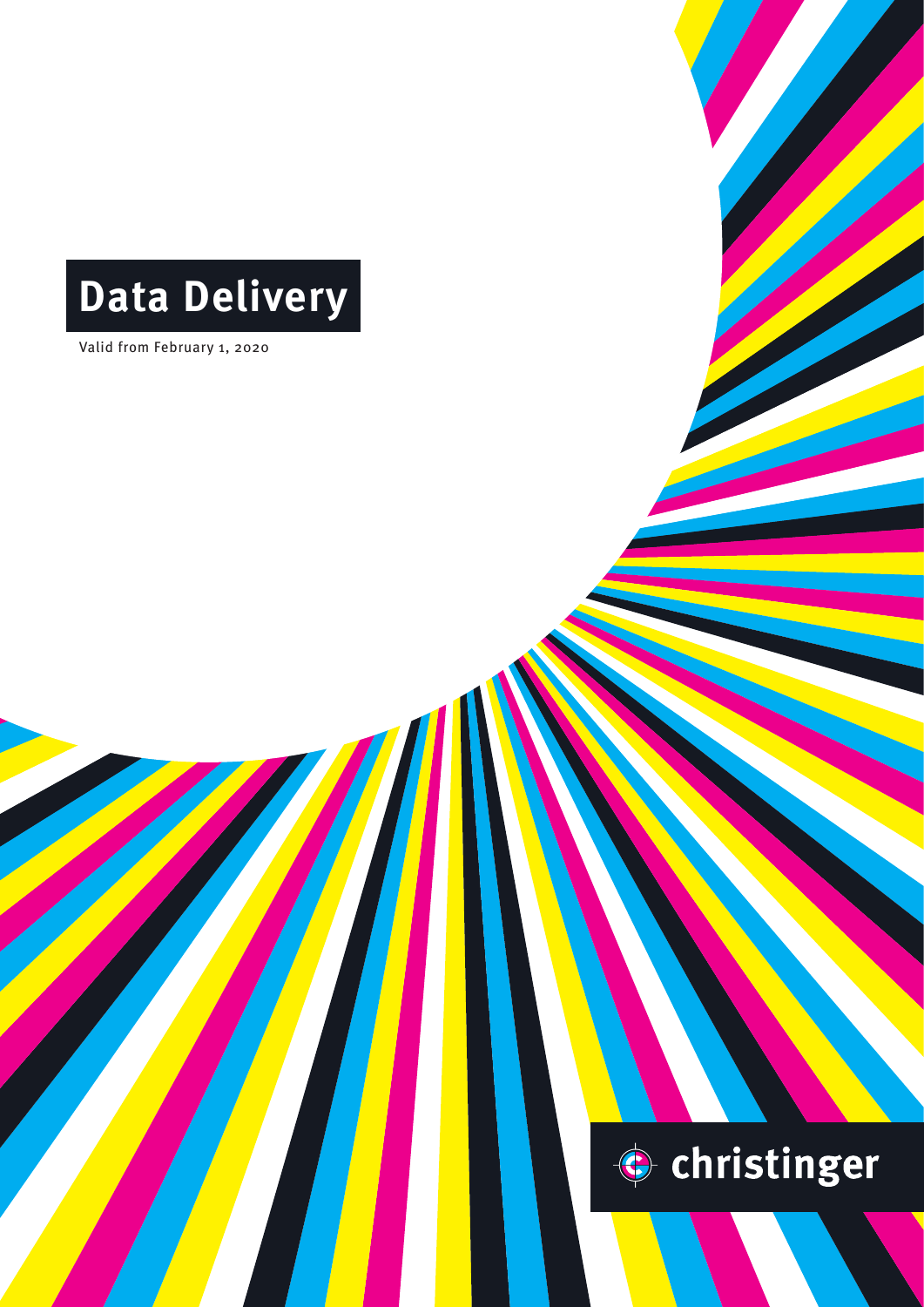### **General – Data Transmission**

#### **Christinger AG druckt nach dem Prozess Standard Offset (ISO 12647-2:2013).**

There are various routes for transmitting your data to us:

- E-Mail to your person of contact (max. 35 MB)
- FTP-Server (please ask your person of contact for access)
- WeTransfer download link, CD-ROM, DVD or USB-Stick

| <b>Standard</b>     | Our PSO certification ensures that quality in compliance with the latest standards - starting with<br>data handling, through to proofs and finally printing - is upheld and that every quality check oper-<br>ates flawlessly.                                                                                                                                          |
|---------------------|-------------------------------------------------------------------------------------------------------------------------------------------------------------------------------------------------------------------------------------------------------------------------------------------------------------------------------------------------------------------------|
| <b>PDF</b>          | To help us keep your production costs as low as possible, we recommend that you supply us with<br>PDF/X-4:2010 files that are print ready. PDF/X-4:2010 files are binding for us; the responsibility<br>for producing these lies with the client. Further information about this standard is given further on<br>in this document and at www.pdfx-ready.ch.             |
| <b>Software</b>     | We always work with the newest versions of Adobe CC.                                                                                                                                                                                                                                                                                                                    |
| <b>Proof</b>        | Proof When ever possible, please include a color-proof print. Only proof prints in accordance with<br>the ISO-Standard 12647-7:2016 are binding color-proofs. Laser or other prints only serve for visual<br>control and are not color-proofs. We measure the UGRA/Fogra Media Wedge 3.0.                                                                               |
| <b>Fonts</b>        | Include all used fonts or convert the data into vectors/paths. Precaution is needed with very small<br>type or fonts with fine serifs - depending on the print, further evaluation may be necessary.                                                                                                                                                                    |
| <b>CI/CD Manual</b> | If available, please provide us with the corporate identity (CI) or corporate design (CD) manual.                                                                                                                                                                                                                                                                       |
| <b>Colors</b>       | Whenever possible, work in CMYK-Color-Mode. In case you are unsure of the conversion from RGB to<br>CMYK, we will be glad to assist you. When working with B/W images, we recommend working in<br>grayscale. Pantone colors are blended colors which may not be accurately reproduced in the CMYK-<br>Color-Mode. Please be aware of this when choosing pantone colors. |
| <b>Trim</b>         | Depending on the paper or card stock, application and processing, a trim allowance of 3 to 50 mm<br>will be needed. We will be pleased to provide you with the required trim allowance for your order.                                                                                                                                                                  |
| <b>File Name</b>    | Avoid using special characters (e.g. /,*, \$, %) when naming your file and keep the name shorter than<br>30 characters. This ensures at files can be transferred between Mac and PC platforms.                                                                                                                                                                          |
| <b>APG Posters</b>  | When creating posters intended for display, you must comply with the dry formats specified by APG<br>or Clear Channel. The respective information can be found in this document, at www.apgsga.ch and<br>at www.clearchannel.ch. Please send the information as a single file.                                                                                          |

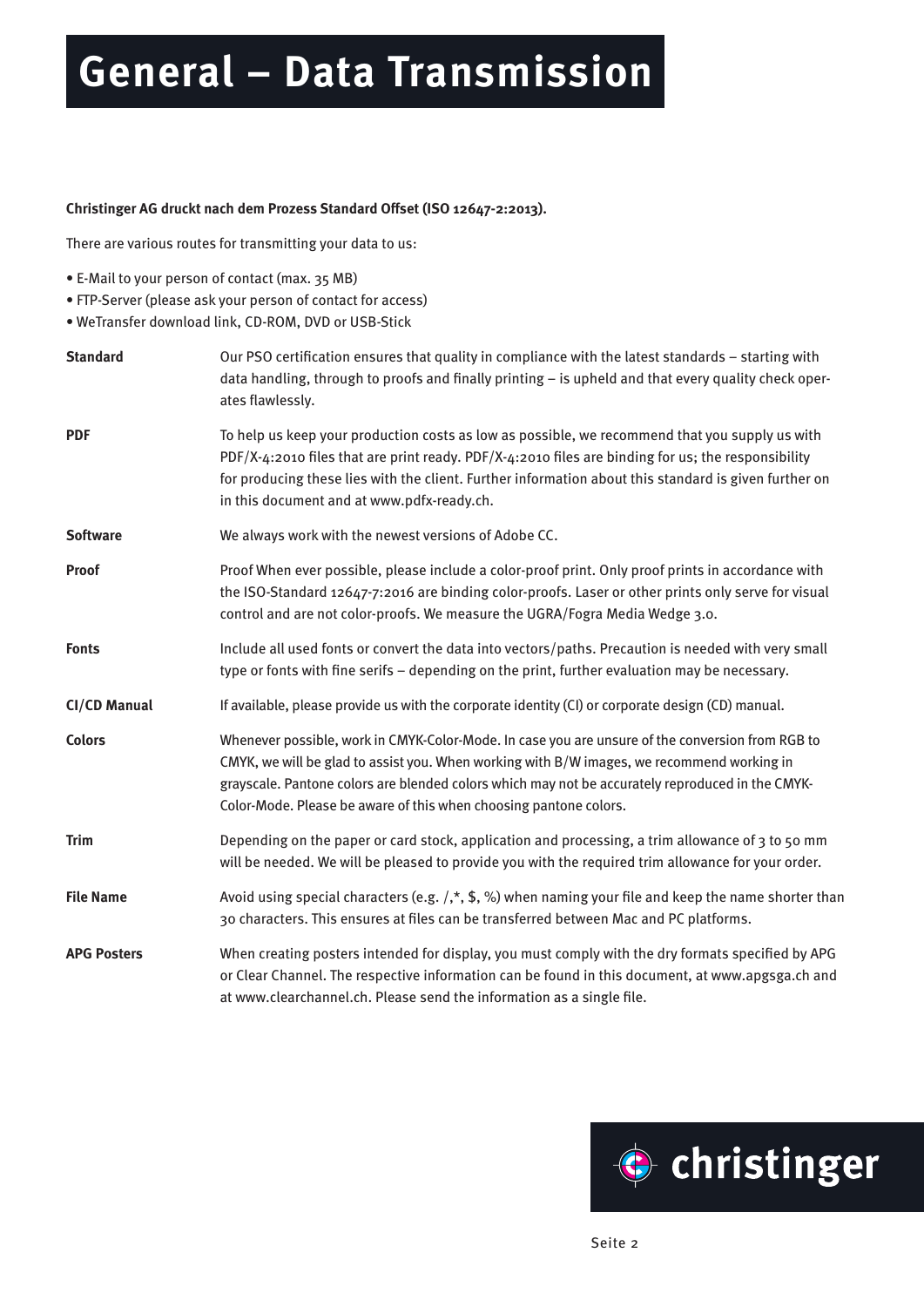## **General – Data Transmission**

| Data import/export | • Convert text and fonts to path                                                                  |
|--------------------|---------------------------------------------------------------------------------------------------|
| for cutting texts  | • Remove guides                                                                                   |
| and logos          | • Convert lines into outlines                                                                     |
|                    | • Pathfinder (converge)                                                                           |
|                    | . Please note that each line in the path view corresponds to a single cut.                        |
|                    | · Min. cap-height: 10 mm                                                                          |
|                    | • Min. line width: 1 mm                                                                           |
|                    | • Save as Illustrator-EPS Version 8                                                               |
|                    | • Please also send a PDF for checking purposes.                                                   |
| <b>Generating</b>  | • The cut contour must be created as a path and be in the foreground                              |
| a cut contour      | • The line width may not exceed 1 pt and must be at least 0.25 pt                                 |
|                    | • Colour and name: The colour can be any solid colour; the colour name must be defined            |
|                    | under "CutContour" and set to "CutOut" mode                                                       |
| White printing     | • The elements to be printed in white must be on a separate layer                                 |
|                    | • The white needs to be 0.2 mm smaller than the object                                            |
|                    | . Colour and name: The colour can be any solid colour; the colour name must be defined as "White" |
|                    | . Best practice is to send us all the creation data, including all the links and fonts            |
| Questions          | If you have further questions, do not hesitate to contact us. We will be glad to assist you.      |
|                    |                                                                                                   |

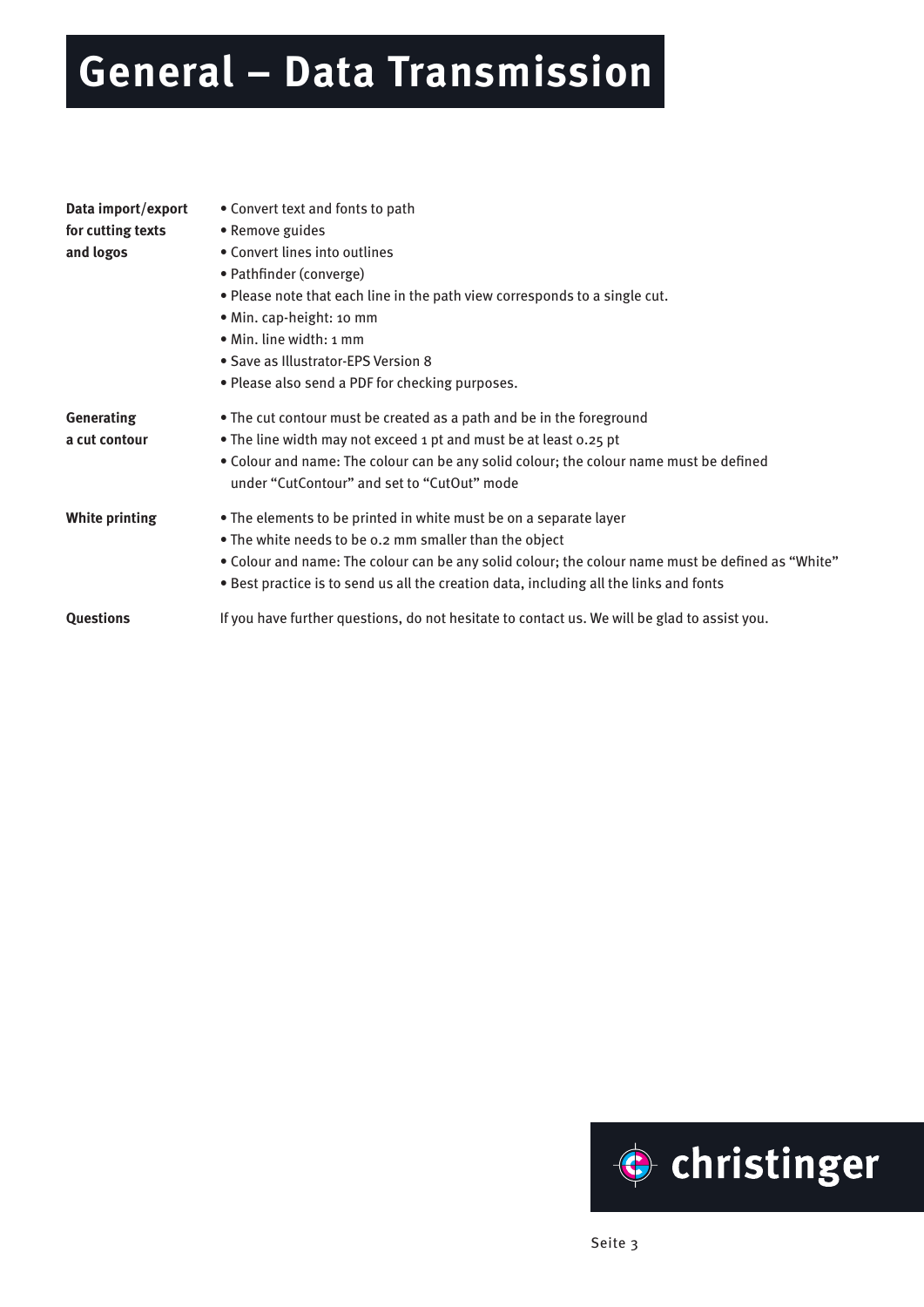# **Digital Print**

| Images                   | As a minimum, the following guidelines must be observed:                                                                                                                                                                                                                                                                                  |
|--------------------------|-------------------------------------------------------------------------------------------------------------------------------------------------------------------------------------------------------------------------------------------------------------------------------------------------------------------------------------------|
|                          | • Megaposter at least 30 ppi on the final format<br>• For all other systems we require at least 120 ppi on the final format                                                                                                                                                                                                               |
| <b>Image Compression</b> | Tiff-Images can be compressed with LZW. With EPS-Images we recommend JPEG with high quality.<br>When using other compression processes we can not guarantee for the correct color and<br>detail reproduction. If you are using a type of compression, clearly indicate this in the file name<br>(e.g. Example-LZW.tif / Example-JPG.eps). |
| <b>Trapping</b>          | Trapping is not required for digital prints and can be disturbing. Please regard this when working<br>in programs such as Illustrator, InDesign, Quark etc. If you are uncertain, we recommend changing<br>your settings to exclude trapping. In certain programs trapping is enabled as a preset.                                        |
| <b>Proofing</b>          | We can offer you the following options for proofing:                                                                                                                                                                                                                                                                                      |
|                          | • A3 Proof Print in accordance with ISO 12647-7:2016<br>• Printout on the system<br>• LowRes-PDF by eMail                                                                                                                                                                                                                                 |



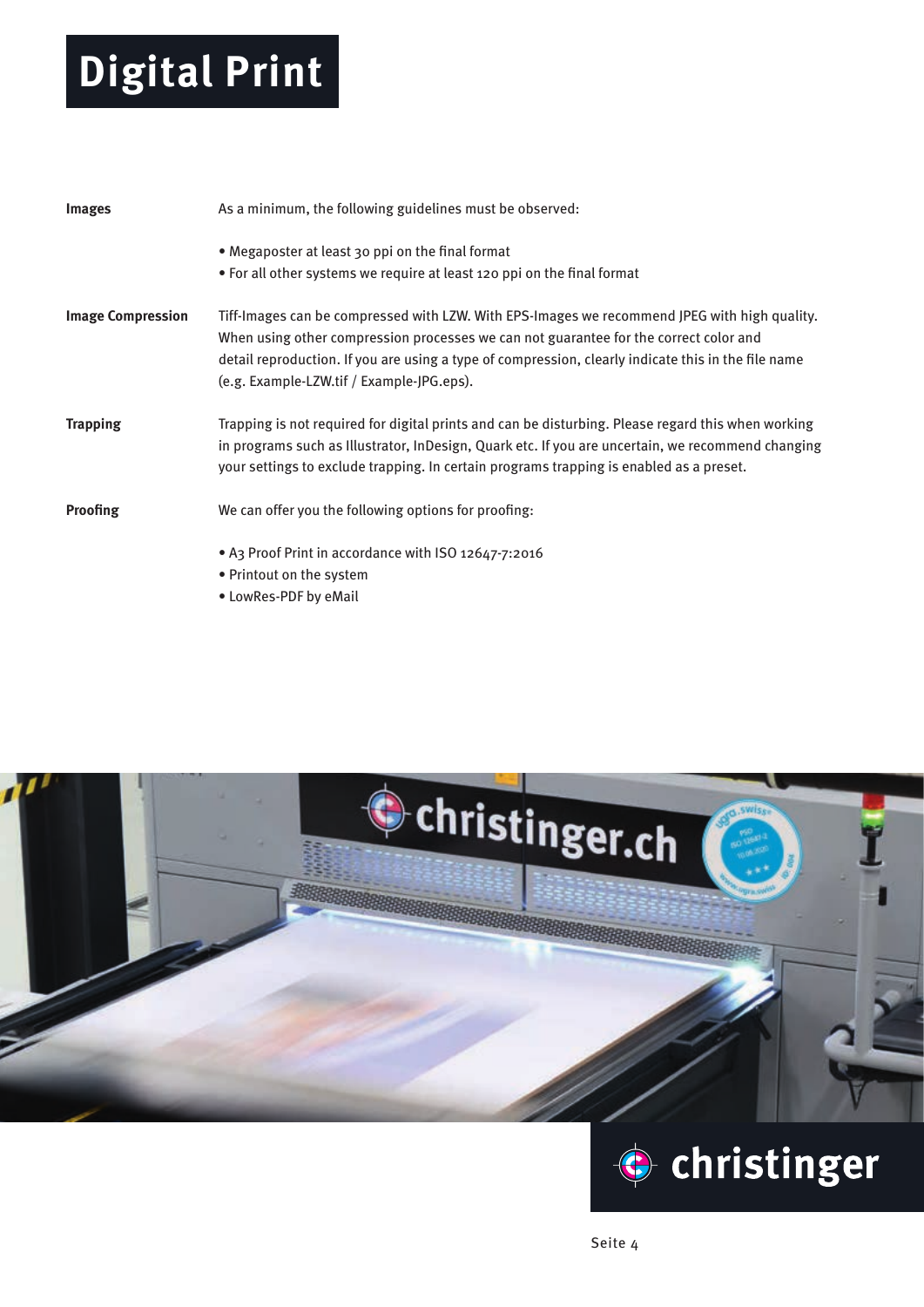# **Screen Printing**

| <b>Data</b>                 | For screen printing open data is preferred, because it allows us to modify the over and under laps<br>the highlights as well as the depths of the printing system to match the application.                                                                                        |
|-----------------------------|------------------------------------------------------------------------------------------------------------------------------------------------------------------------------------------------------------------------------------------------------------------------------------|
| <b>Proofs</b>               | Whenever possible, please include a color-proof print. Only proof prints in accordance with<br>the ISO-Standard 12647-7:2016 are binding color-proofs. Laser or other prints only serve for visual<br>control and are not color-proofs. We measure the UGRA/Fogra Media Wedge 3.0. |
| <b>Print Size</b>           | max. 1600 x 700 mm                                                                                                                                                                                                                                                                 |
| <b>Print area</b>           | max. 1400 x 650 mm                                                                                                                                                                                                                                                                 |
| <b>Spot Colors/Lacquers</b> | It is possible to print all spot colors or lacquers; we just require an accurate definition of color<br>or a binding color-proof.                                                                                                                                                  |
| <b>Screen Grid</b>          | 18er/21er                                                                                                                                                                                                                                                                          |
| <b>Images</b>               | For screen printing, 100 ppi on the final format.                                                                                                                                                                                                                                  |
| <b>Trapping</b>             | Please contact us regarding trapping. Depending on the image, the substrate and size, trapping must<br>be handled differently.                                                                                                                                                     |
| <b>Proofs</b>               | We can offer you the following options for proofing a screen print:                                                                                                                                                                                                                |
|                             | • A3 Proof Print in accordance with ISO 12647-7:2016                                                                                                                                                                                                                               |

• LowRes-PDF by eMail



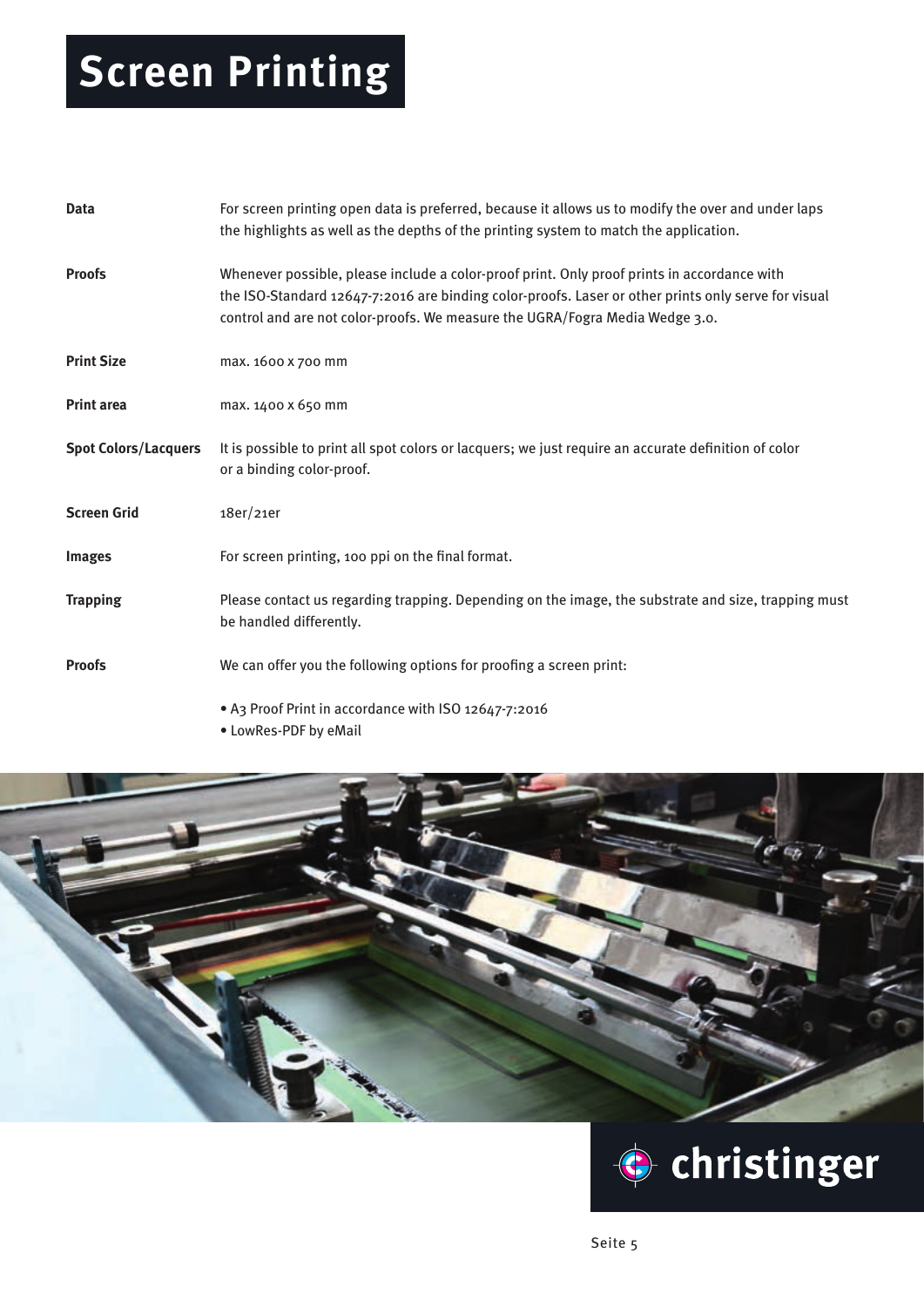

#### **General information about using PDF files:**

| <b>PDF</b> | The portable document file or PDF was designed primarily to facilitate a platform-independent<br>exchange of data in office environments. The graphic design industry had little or no input in its spec-<br>ification process. A standard PDF document can contain form fields, elements can also be marked<br>using proofing tools and notes can be added. Additional possible functions include the linking of<br>multiple pages within a document, the insertion of hyperlinks and even the use of video and sound.<br>For the purposes of data exchange in the graphics design industry, functions like these are undesirable<br>and even associated with numerous sources of error. |
|------------|-------------------------------------------------------------------------------------------------------------------------------------------------------------------------------------------------------------------------------------------------------------------------------------------------------------------------------------------------------------------------------------------------------------------------------------------------------------------------------------------------------------------------------------------------------------------------------------------------------------------------------------------------------------------------------------------|
| $PDF/X-1$  | PDF/X-1 originally came from the USA, but was not 100% compliant with European standards.<br>PDF/X-1 files support CMYK image data exclusively.                                                                                                                                                                                                                                                                                                                                                                                                                                                                                                                                           |
| $PDF/X-3$  | Olaf Drümmer and Stefan Jaeggi developed a standardised format known as the PDF/X-3 which was<br>designed to allow the use of not only CMYK but also RGB image data with an associated ICC profile,<br>CIELAB as well as spot colours.<br>Caution: A PDF/X-3 file may still contain images whose resolution is too low, i.e. 72 ppi, yet will<br>remain compliant with PDF/X-3 specifications.                                                                                                                                                                                                                                                                                            |
| $PDF/X-4$  | The previously named PDF/X versions do not allow scope for transparency within the PDF. This means<br>that any transparency reduction will need to take place very early in the production process, preferably<br>during the PDF creation stage. However, since this caused problems in the past and a flattened PDF<br>was unable to be processed any more, the further development of this format is focusing on making<br>transparencies permissible. Pre-press processing has been revolutionised since Adobe's release<br>of the APE or Adobe Print Engine. This engine now allows raster image processing (RIP) to use native<br>PDFs directly.                                     |

### **Creation of PDF/X files that are compliant with the ISO standard**

Standard-compliant profiles that have been prepared for work ensure that image resolutions and compressions are set correctly, that fonts are embedded, and that the appropriate output intent is assigned. This provides the file recipient with certainty that a PDF/X file will at least meet the technical quality requirements for commercial printing.

Test profiles as well as further information can be found at www.pdfx-ready.ch. The settings and formulations are intended primarily for offset printing, but are also suitable for digital printing.